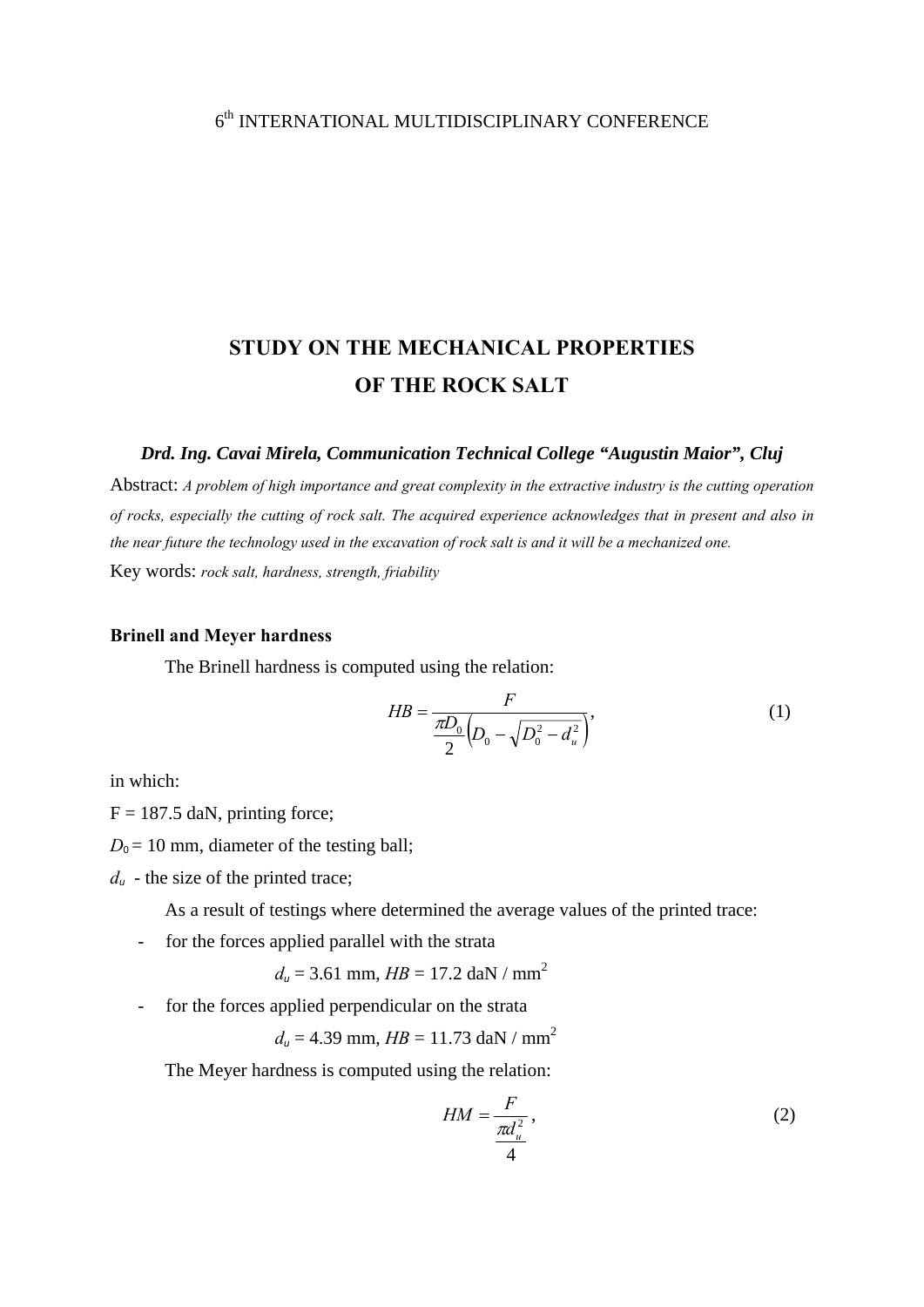For the same measurement conditions the obtained values are

- on surfaces parallel with the strata

$$
HM \approx 18.30
$$
 daN / mm<sup>2</sup>

- on surfaces perpendicular on the strata

$$
HM \approx 12.36
$$
 daN / mm<sup>2</sup>

At the same time, there have been determined the average values of penetration *h* of the penetration device, the values of the remanent strain  $h_0$ , and of the elasticity coefficient  $\varepsilon$ :

- for the forces applied parallel with the strata

 $h = 0.63$  mm;  $h_0 = 0.35$  mm;  $\varepsilon = 0.445$ ;

- for the forces applied perpendicular on the strata

 $h = 0.81$  mm;  $h_0 = 0.51$  mm;  $\varepsilon = 0.380$ ;

# **Strength To Crushing**

 Strength to crushing has been determined with the help of a plane penetrating device that accomplishes a simultaneous loading and a more uniform one throughout the whole testing surface.

It was used a cylindrical penetrating device, having a diameter of 12.1 mm, with a printing force having values between 187.5 daN and 2000 daN. There have been measured for every test both the penetration depth *h* and the remanent strains  $h_0$ .

The strength to crushing was computed as a ratio between the applied printing force and the diameter of the cylindrical penetrating device.

We consider that the average value of strength to crushing obtained this way is the nearest possible to the values of strength to crushing measured on the plane bevels of the boring blade in contact with the rock salt (see Table 1).

|     | Strength to crushing     | Penetration depth        | <b>Remanent strains</b>  | Elasticity  |
|-----|--------------------------|--------------------------|--------------------------|-------------|
| No. | $\sigma_{s}$             |                          | $h_0$                    | coefficient |
|     | $\text{daN}/\text{mm}^2$ | $\text{daN}/\text{mm}^2$ | $\text{daN}/\text{mm}^2$ | ε           |
|     | 1.63                     | 33.66                    | 8.20                     | 0.756       |
|     | 2.17                     | 46.33                    | 12.47                    | 0.734       |
| 3   | 4.35                     | 87.87                    | 37.92                    | 0.568       |
| 4   | 8.70                     | 133.62                   | 76.62                    | 0.425       |
|     | 13.05                    | 169.50                   | 112.25                   | 0.338       |
|     | 17.40                    | 200.87                   | 162.12                   | 0.192       |

Table 1. The results of the testing to crushing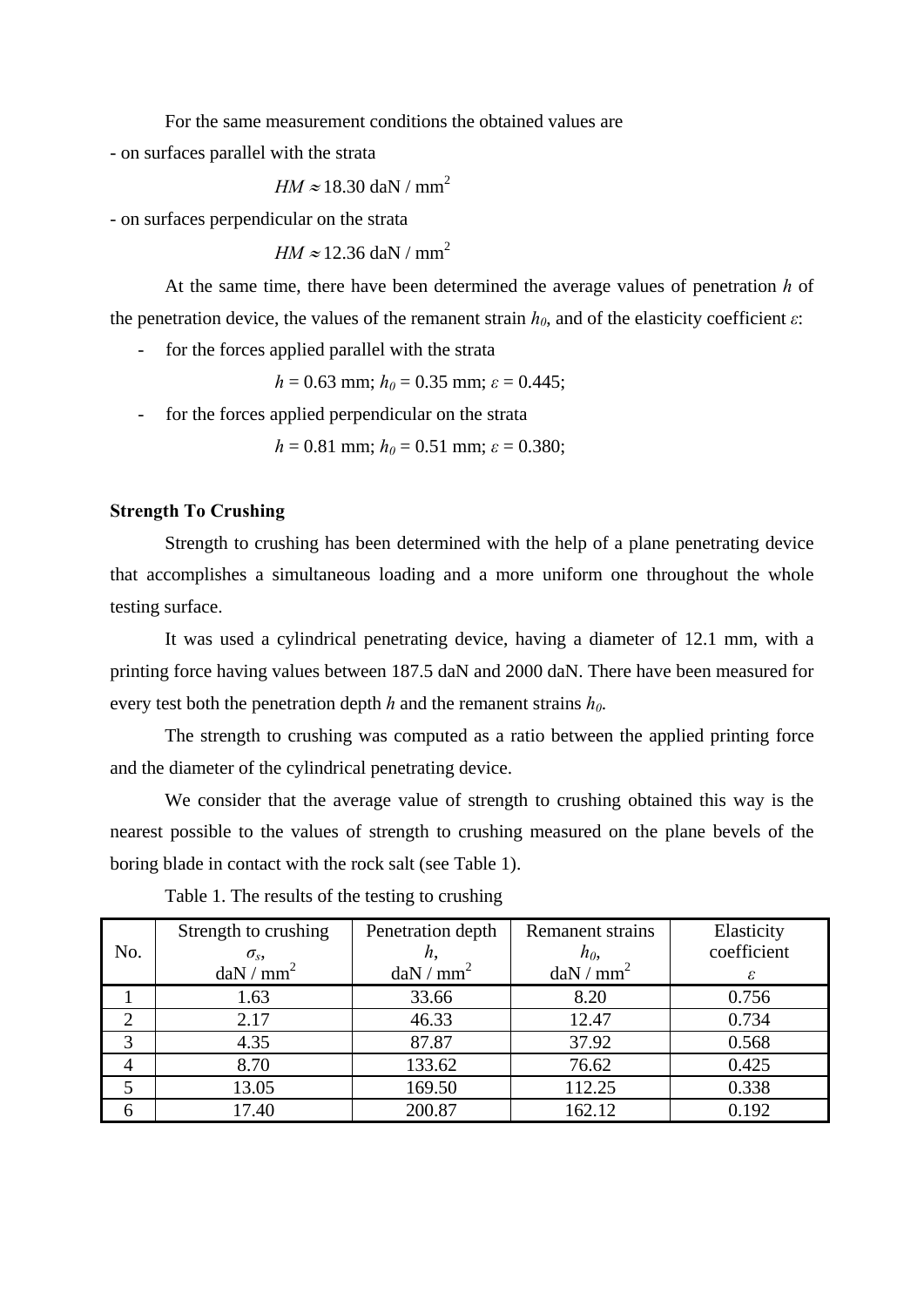

Figure 1. Diagrams  $\sigma_s$ ,  $\sigma_s$  ( $h_0$ ),  $\sigma_s = h(b)$  and  $\varepsilon_t$ 

In the Figure 1 are presented the curves of *h*,  $h_0$ ,  $\varepsilon$  for different values of  $\sigma_s$ . Knowing that  $h_0$  and  $\varepsilon$  are functions of  $\sigma_s$ , for a given value of  $\sigma_s$  one can determine the corresponding *h<sub>0</sub>* and *ε*. Also knowing *S* and *n* one can determine  $V_p$ , necessary for the calculus of the rotation momentum, digging power and other elements necessary in the process of boring.

Experimental tests upon the salt rock samples taken from Ocna Dej show that the function:

$$
h_0 = h_0 \left( \sigma_s \right) \text{ or } \sigma_s = \sigma_s \left( h_0 \right)
$$

can be represented as a line described by the following equation:

$$
\sigma = 0.65 + 10.7 \ (h_0)
$$
 (3)

where  $h_0$  is measured in mm and  $\sigma_s$  is measured in daN / mm<sup>2</sup>.

The dynamic friction coefficient  $\mu$  between the rock salt and steel has been determined by using the known bar oscillating method, bar that is rubbed against two cylinders that rotate with the same number of rotations in the opposite way, as it can be noticed from the Figure 2.



Figure 2. Main sketch of the friction coefficient test appliance

It has been measured practically the period of oscillation of the two salt blocks joined under the shape of a bar on the testing platform.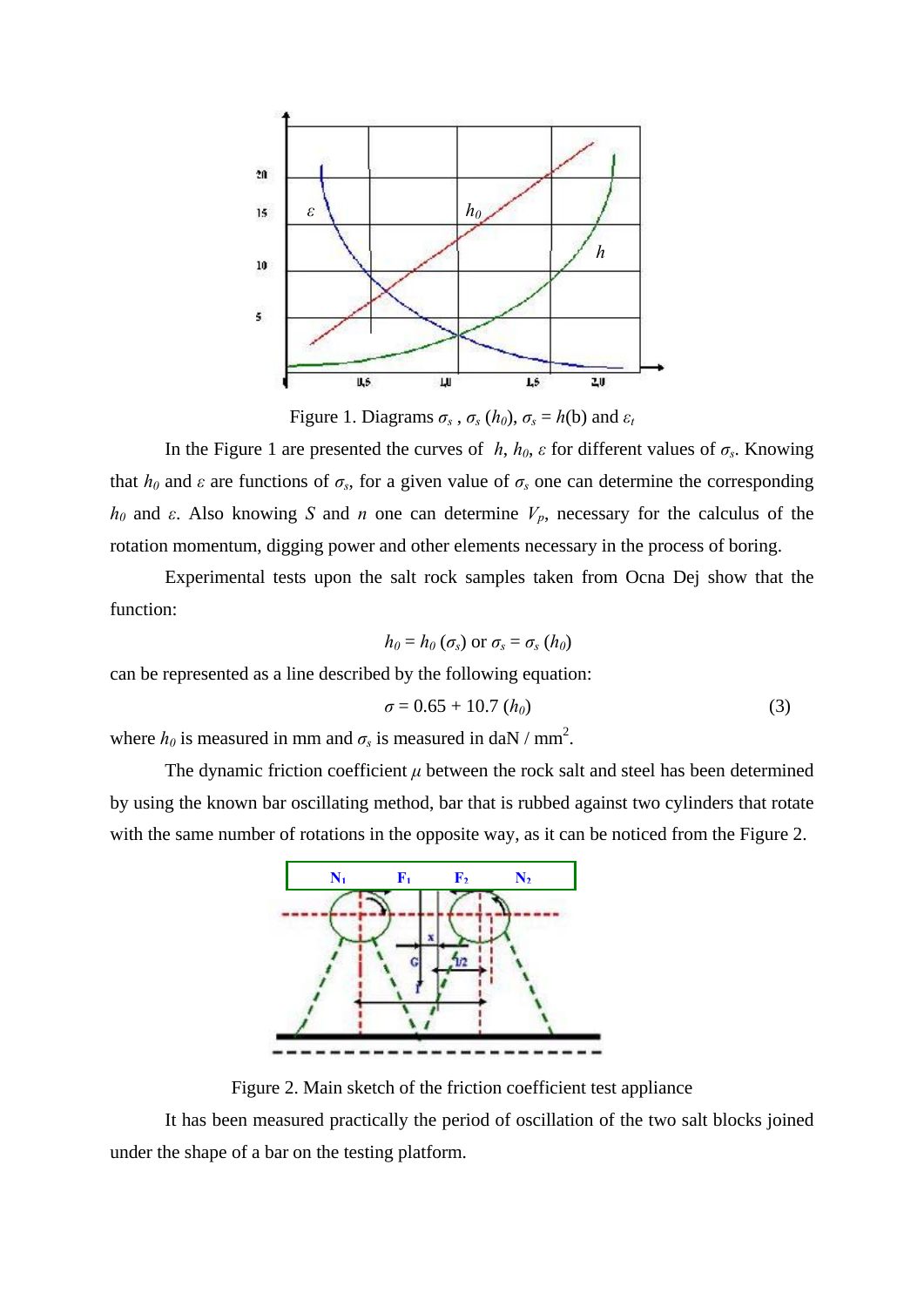The computation formula for the friction coefficient in the case of this experiment is the following:

$$
\mu = \frac{2\pi^2 I}{gT^2} \tag{4}
$$

where

 $I = 24$  cm represents the distance between the axes of the two cylinders that are rotating in the opposite way,

 $g = 9.81$  m/s<sup>2</sup> gravity acceleration,

 $T =$  the oscillation period of the bar (sec)

The average of a lot of measurements has lead to the following value for the oscillation period  $T = 0.875$  s and for the friction coefficient  $\mu = 0.56$ .

# **Strain resistance**

Strain resistance of rock salt was measured on cylindrical test rods having  $d = h = 55$ mm, that were stressed to astriction on cross-cut. In this case the specific resistance to stretching is computed using the following formula:

$$
\sigma_i = \frac{2P}{\pi \cdot d \cdot h} \tag{5}
$$

because the breaking up is made along the diameter that is superimposed on the strut of the loading forces. This is the particular case of the rock salt.

# **The friability coefficient of the rock salt**

The determination of the specific cutting effort was based upon the cutting tests, acquiring the curve:

$$
\sigma_t = \sigma_t(t) \tag{6}
$$

the values of the specific cutting strength  $A_0$  being determined by extrapolation of the diagram from the figure 1.1, because in this particular case we have much smaller cutting depths. The values of the strength  $A_0$  were used for a blade beam  $b = 1.5$  cm, because this value in oncoming to the dimensions of a cutting edge of the drill chuck. Also, the values of the strength  $A_0$  were used for a rake angle of  $0^{\circ}$  and  $10^{\circ}$ , because normally the rake angle for the cutting edges of the drill chuck is chosen to be  $0^{\circ}$ , but it is formed an artificial angle.

The expression of  $\sigma_t$  has the shape of a line, for a rake angle of  $0^\circ$ .

$$
\sigma_t = 1.36 + 0.107h\tag{7}
$$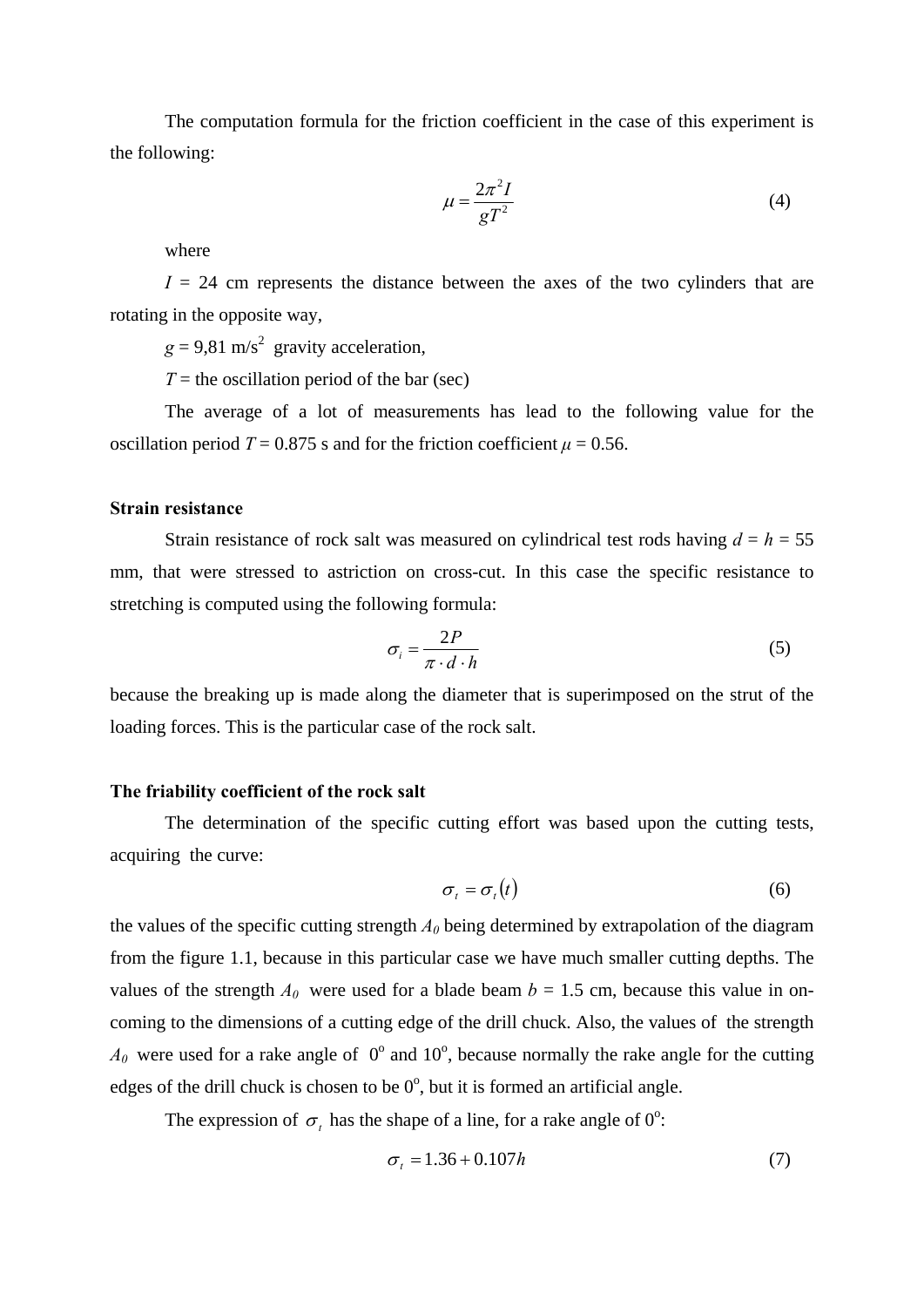and for a rake angle of  $10^{\circ}$ :

$$
\sigma_t = 1.28 + 0.056h \tag{8}
$$

Figure 3. The diagram of the energy consumption function of the cutting depth



Computing the ratio between the  $\sigma_t$  and  $\sigma_s$ , who's values were obtained from the curve  $\sigma_s = \sigma_s(h)$ , one had determined the curves that represent the values of the friability coefficient, function of  $\sigma_s$  by means of *h*.

$$
K=K\left(\tau_{s}\right) \tag{9}
$$

These curves are represented for the rake angle  $\alpha = 0^{\circ}$  and 10<sup>o</sup>, for the rock salt from Ocna Dej, in the Figure 4. One can see that  $K \to \infty$ , and the influence of rake angle decreases by the augmentation of  $\sigma_s$ .

 Note that in the case of the rotating drilling the artificial rake angle, because the construction manner of the drill chuck and of the usual drilling speeds, doesn't exceed  $10^{\circ}$ , such that the value of *K* can be easily be collated between the two curves.



Figure 4. The friability coefficient of the rock salt function of the pinching strength

#### **Compression strength**

The compression tests were made on control cylinders having  $d = h = 55$  mm, on the Russian made machine  $P - 50$ . Beside the measurement of the limit forces also was recorded the characteristic curve shown in the Figure 4., and was measured the breaking strain.